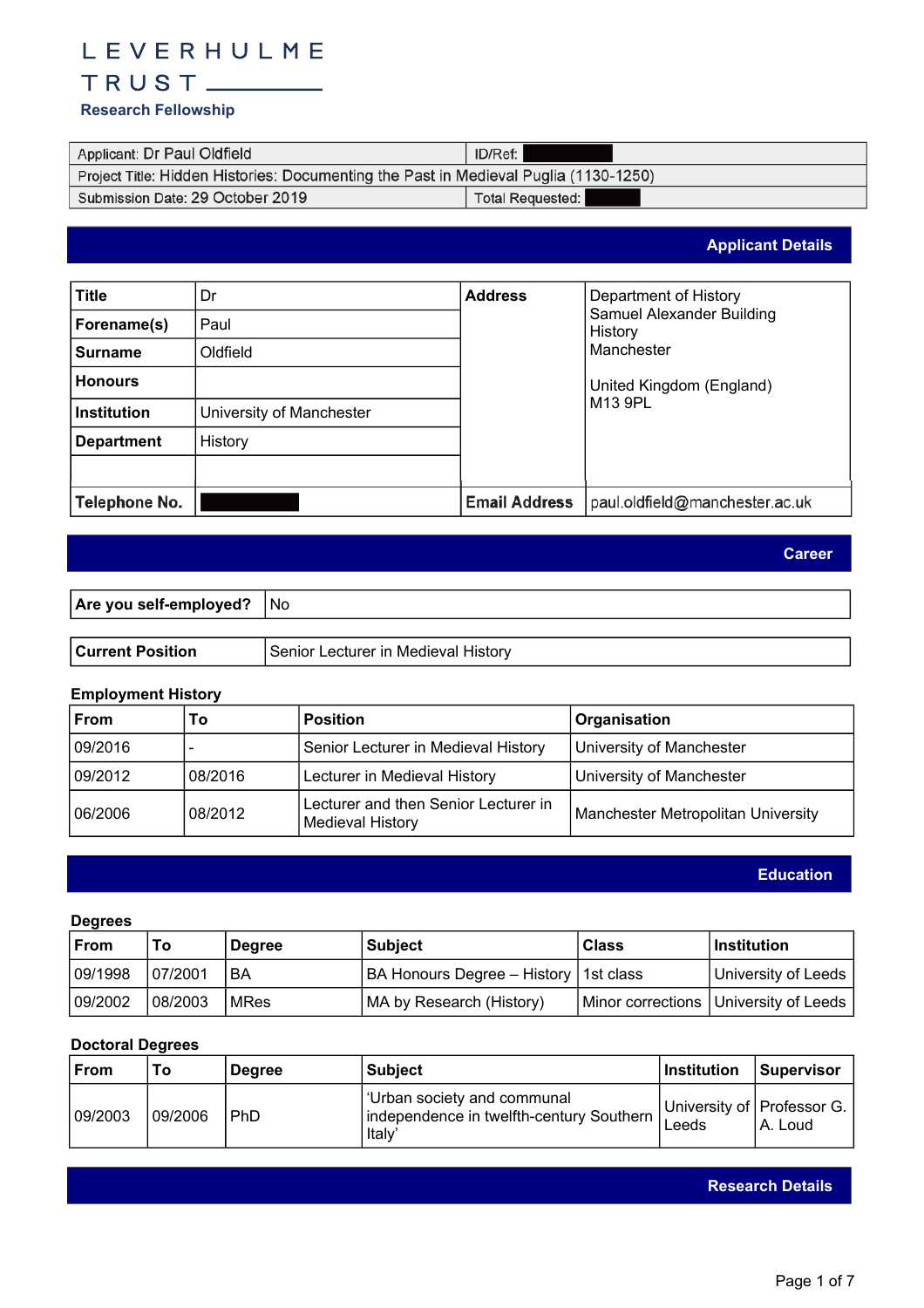| Title of research proposal | Hidden Histories: Documenting the Past in Medieval Puglia (1130-1250) |
|----------------------------|-----------------------------------------------------------------------|
| Main/sub field of study    | History                                                               |

#### **Abstract**

This project explores the apparent disappearance of historical memory and 'traditional' historical writing which occurred in the region of Puglia after it was subsumed within the new Kingdom of Sicily in 1130. Through an extensive analysis of Pugliese charters and correspondence it reveals the existence of 'hidden histories' in documents and thus the vibrant, ongoing production of local historical narratives and memories. The major output of the project will be a monograph which proposes a new model for understanding how locally subordinate memories and identities could survive in a creative dialogue with a more dominant, over-arching set of institutional memories.

# **Places where you will carry out the proposed research**

The majority of the research will be complete by the time the award commences, and I will have obtained all the sources/documents required. Thus I will be writing up the monograph and article primarily at Manchester. If I do need to consult additional literature, by that point, I will be able to use the resources at the John Rylands Library, University of Manchester, and also most likely the Bodleian Library, Oxford.

#### **Relevant experience/skills/training**

I read in several languages - Italian, Medieval Italian, Latin, French, Spanish and German. I am experienced in palaeography and codicology. In addition to producing numerous articles and my role as co-editor on two projects, I have published three monographs (two with Cambridge University Press, one with Oxford University Press) which demonstrates my ability to successfully accomplish significant, long-term, independent research projects. Much of my research has involved charter analysis which is at the heart of this current project.

# **Research and Publications**

# **Detailed statement of proposed research**

The creation of the Kingdom of Sicily in 1130 generated profound social and cultural transformation across southern Italy. Diverse regional identities were gradually subsumed under the centralising umbrella of a new monarchy. In several regions, royal-centred historical writing seemingly displaced the textual recording of local historical memory. This transition was particularly apparent in the region of Puglia where earlier local traditions of annalistic and chronicle writing disappeared under the monarchy. This project, however, revises the perception of Puglia's lost historical voices and proposes a new model for how regionally subordinate memories and identities could survive when in creative dialogue with a more dominant set of (in this case, royal and papal) institutional memories. It does so through an extensive examination of an evidence-type yet to be utilised for this purpose: charters and correspondence. It will ask the following key research questions:

• What sort of historical memories were preserved in charters within Puglia?

• Why did documents become integral receptacles for historical memory within the new monarchy?

• What was the role of 'central agents' (papacy, monarchy) in producing local historical memory?

• What does this process of documenting the past in Puglia reveal about centre-periphery interrelationships within medieval polities?

Closely analysing (over 1,000) Pugliese charters and correspondence reveals the existence of embedded 'hidden histories' and thus the vibrant, ongoing production of local historical narratives and memories claimed by monastic, episcopal, professional, urban, and familial communities. The major outputs will be a monograph (to be submitted for consideration to Oxford University Press) and associated article (exploring a largely unknown fragmentary Pugliese cartulary-chronicle), to be submitted to a peer-review journal (such as *Al-Masaq* or *Mediterranean Studies*). The monograph will examine the following themes. Chapter 1 surveys annalistic, chronicle and hagiographic writing in Puglia both before and after 1130. Chapter 2 then problematizes the project's main corpus of evidence, exploring how communities manipulated and interacted with documentation and how documentary authenticity, the charter's materiality (as a 'monument' for memory), and circulation of information in a public arena crystallised local historical memory. Chapters 3 and 4 examine two developments which catalysed the documentary recording of historical memories within Puglia after 1130. Chapter 3 examines how increased papal intervention in dispute resolution stimulated, via charters, the sharing and shaping of historical information between Rome and Pugliese communities/institutions. Chapter 4 assesses how royal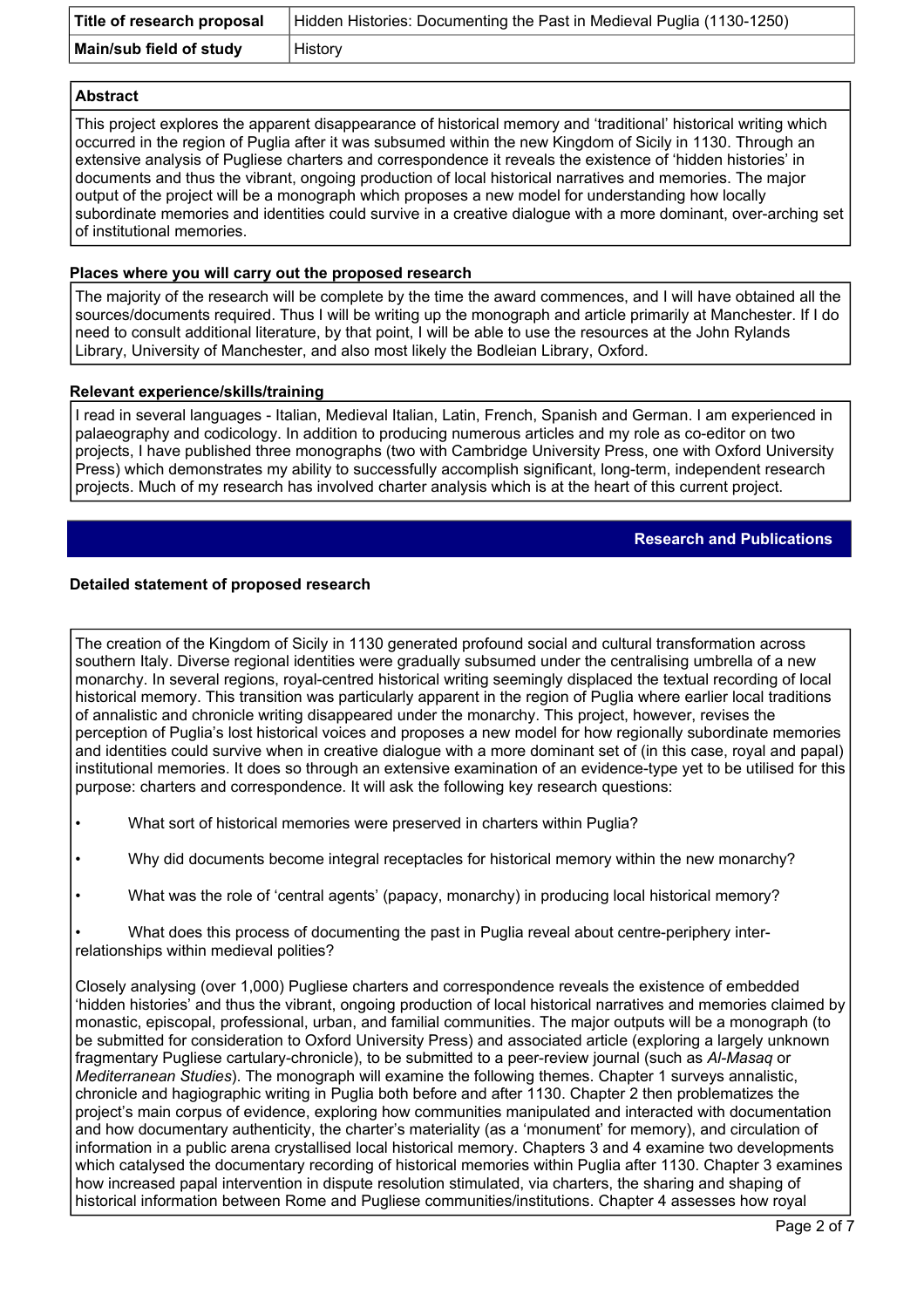government intensified the documentary recording of historical memory in Puglia, particularly in the aftermath of partial governmental collapse (c.1190-c.1220). The post-1220 revival of royal authority consequently required deeper investigation of records on Puglia's past and led to a rise in royal-led 'inquisitions' recording numerous lay and clerical testimonies which preserved and manipulated memory. In both contexts, papal and royal intervention, Pugliese communities inhabited a crucial 'middle space', mediating information which flowed vertically between a legitimised centre and locality. Thus, a multitude of significant remembrances were recorded: longstanding disputes over episcopal primacy, contested customary payments and visitations, royal mandates read publically, churches destroyed and city walls dismantled. Chapter 5 then examines the periodisation of memory and how the past was chronologically framed around notions of good governance and office-holding. Finally, chapter 6 offers case-studies on the polyvocal historical discourses evident within three cities (Bari, Brindisi, Troia).

This project builds on ground-breaking work (see Geary, Wickham, Fiore) on medieval memory and charters which demonstrates the inter-relationship between judicial records, inquests and historical memory, and identifies overlooked local historical narratives embedded within charters. However, these approaches have not yet been applied directly to one of medieval Europe's most sophisticated monarchies, the Kingdom of Sicily, nor to its inter-relationship with one of its most important regions, Puglia. Indeed, Martin's monumental study of Puglia overlooks the production of historical memory. Pugliese charters and correspondence have yet to be used therefore in ways that fully reflect one of their most important contemporary functions: articulating and preserving local historical memory within a wider 'intertextual system' that extends to Palermo (the royal centre) and Rome (the papal centre). The Pugliese model demonstrates that historical memory was constructed through processes of top-down/bottom-up collaboration and consensus between centre and periphery, and thus largely dependent on locally reconfigured inter-relationships with vertical authority (papacy, monarchy). This model thus suggests the potential to re-consider how constructing local historical memory in other polities – Capetian France, England, Byzantium – can reflect the reach or absence of central authority and its perceived legitimacy.

The project's main body of evidence is charters and correspondence either produced by or for Pugliese individuals/communities. The *Società di Storia Patria per la Puglia* has, since the late-nineteenth century, published over 30 volumes of edited charters; many are utilised in this study. In addition, independent volumes of edited charters exist for other Pugliese cities such as Lecce, Taranto and Trani. The archives of the South Italian monasteries of La Cava dei Tirreni and Montevergine contain some potentially relevant unpublished charters which can be obtained in digital format. Furthermore, papal and royal registers have been consulted to identify further relevant documents.

By the start of the award I will have obtained and analysed all the documents, have fully drafted the Introduction and Chapter 1, and partially drafted Chapter 2. In September I will produce the article for submission. In October and December I will complete the draft of Chapter 2. From January to April I will complete the drafts of chapters 3 and 4. From May to July I will complete chapters 5 and 6. In August, I will draft the conclusion and copy-edit the manuscript with the aim of submitting the monograph in October 2021.

Indicative Bibliography:

Enrico Faini, 'Alle origini della memoria comunale', *Quellen und Forschungen aus italienischen Archiven und Bibliotheken* 88 (2008), 61-81.

James Fentress and Chris Wickham, *Social Memory* (Oxford, 1992).

Alessio Fiore, 'Refiguring Local Power and Legitimacy in the Kingdom of Italy, c.900-c.1150', *Past and Present* 241 (2018), 33-67.

Patrick Geary, 'Land, Language and Memory in Europe', *Transactions of the Royal Historical Society*, 6th series, 9 (1999), 169-84.

Jean-Marie Martin, *La Pouille du VI au XII siècle* (Rome, 1993).

# **Major publications**

#### *Single-Authored Books*:

- *Urban Panegyric and the Transformation of the Medieval City, 1100-1300* [Oxford Studies in Medieval European History Series] (Oxford: Oxford University Press, 2019)
- *Sanctity and Pilgrimage in Medieval Southern Italy, 1000-1200* (Cambridge: Cambridge University Press, 2014)
- *City and Community in Norman Italy* [Cambridge Studies in Medieval Life and Thought: Fourth Series.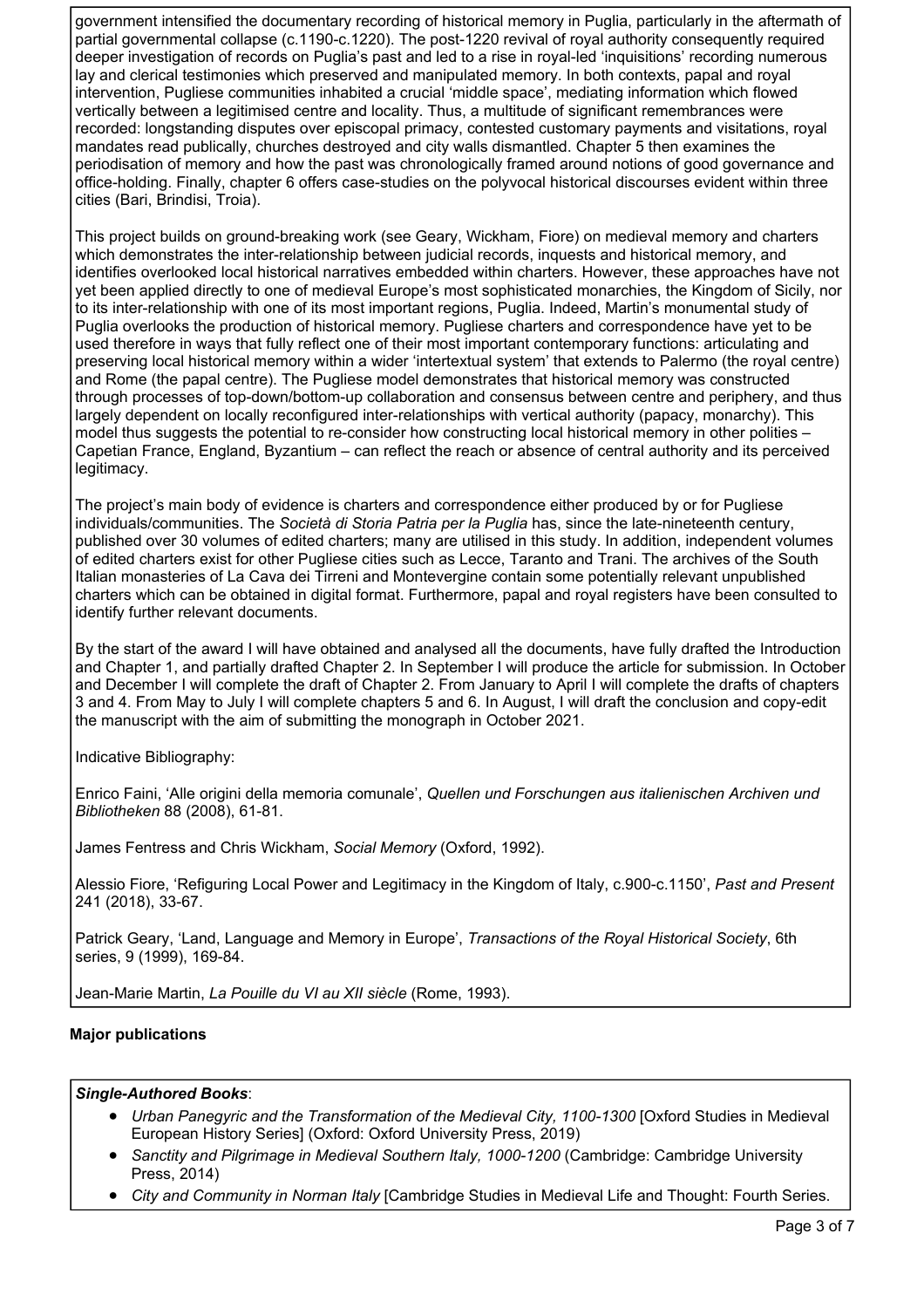72], (Cambridge: Cambridge University Press, 2009) [paperback edition published in 2011] *Co-Edited Books***:**

- *Crusading and Pilgrimage in the Norman World*, co-edited with Kathryn Hurlock (Woodbridge: Boydell Press, 2015).
- *Rethinking Norman Italy: Studies in Honour of Graham A. Loud*, co-edited with Joanna H. Drell (Manchester University Press, forthcoming 2021).

# *Journal Articles***:**

- 'Alexander of Telese's Encomium of Capua and the Formation of the Kingdom of Sicily', *History* 102 (2017), 183-200.
- 'Autonomy and Identity in the Cities of Norman Italy, c.1050-c.1200', *History Compass* 14 (2016), 370- 79.
- 'The Bari Charter of Privileges of 1132: articulating the culture of a new Norman monarchy', *Historical Research* 88 (2015), 577-98.
- 'The Medieval Cult of St Agatha of Catania and the consolidation of Christian Sicily', *Journal of Ecclesiastical History* 62, no. 3 (2011), 439-456.
- 'Otto IV and Southern Italy', *Archivio Normanno-Svevo* 1 (2009), 9-30.
- 'The Kingdom of Sicily and the early University Movement', *Viator* 40, no. 2 (2009), 135-150.
- 'An Internal Frontier? The Relationship between Mainland Southern Italy and Sicily in the 'Norman' Kingdom', *Haskins Society Journal* 20 (2009), 161-174.
- 'St Nicholas the Pilgrim and the city of Trani between Greeks and Normans, c.1090-c.1140', *Anglo-Norman Studies* 30 (2008), 168-181.
- 'The Iberian imprint on Medieval Southern Italy', *History* 93, no. 311 (2008), 312-327.
- 'Urban government in Southern Italy c.1085-c.1127', *English Historical Review* 122, no. 497 (2007), 579-608.
- 'Citizenship and community in Southern Italy c.1100-c.1220', *Papers of the British School at Rome* 74 (2006), 323-338.
- 'Rural settlement and economic development in Southern Italy: Troia and its contado, c.1020 c.1230', *Journal of Medieval History* 31 (2005), 327-345.

# *Book chapters*:

- 'Hagiography and Urban Life: Evidence from Southern Italy', in *Hagiography and the History of Latin Christendom, 500-1500*, ed. S. Kahn Herrick (Brill: forthcoming, 2019), 314-32.
- 'To Destroy a City so Great and Remarkable': Lamentation, Panegyric and the Idea of the Medieval City', in *Italy and Early Medieval Europe. Papers for Chris Wickham*, ed. R. Balzaretti, J. Barrow and P. Skinner (Oxford: Oxford University Press, 2018), 291-302.
- 'Representations of the City in the Chronicles of the Norman Conquest of Southern Italy', in *Quei Maledetti Normanni. Studi offerti a Errico Cuozzo,* ed., J-M. Martin and R. Alaggio (Ariano Irpino: Centro europeo di studi normanni, 2016), Vol. 2, 705-718.
- 'Problems and Patterns in Medieval Migration: the case of southern Italy (1000-1200)', in *Journeying Along Medieval Routes*, ed. Marianne O'Doherty et al (Turnhout, 2016), 89-113.
- 'The Use and Abuse of Pilgrims in Norman Italy', in *Crusading and Pilgrimage in the Norman World*, ed. Kathryn Hurlock and Paul Oldfield (Woodbridge: Boydell Press, 2015), 139-58.
- 'Urban Communities and the Normans in Southern Italy', in *Norman Expansion: Connections, Continuities and Contrasts*, ed. Keith J. Stringer and Andrew Jotischky (Farnham: Ashgate, 2013), 187- 206.

# **Any other matters you wish to bring to the attention of the Committee**

# **Duration and Timing**

# **Duration of whole project**

The fellowship wll last for 12 months from 1st September 2020 to 31st August 2021. It will represent the final stage of a longer-term research project which commenced in 2017 with an initial cycle identifying and examining the souce-base and the proposed research model drawn from this evidence. The majority of research having been accomplished by September 2020, the 12 months of the Fellowship will primarily provide crucial time to draw together all the complex material to write up a monograph and associated peer-reviewed journal article.

# **Duration of Fellowship (3-24 months)** 12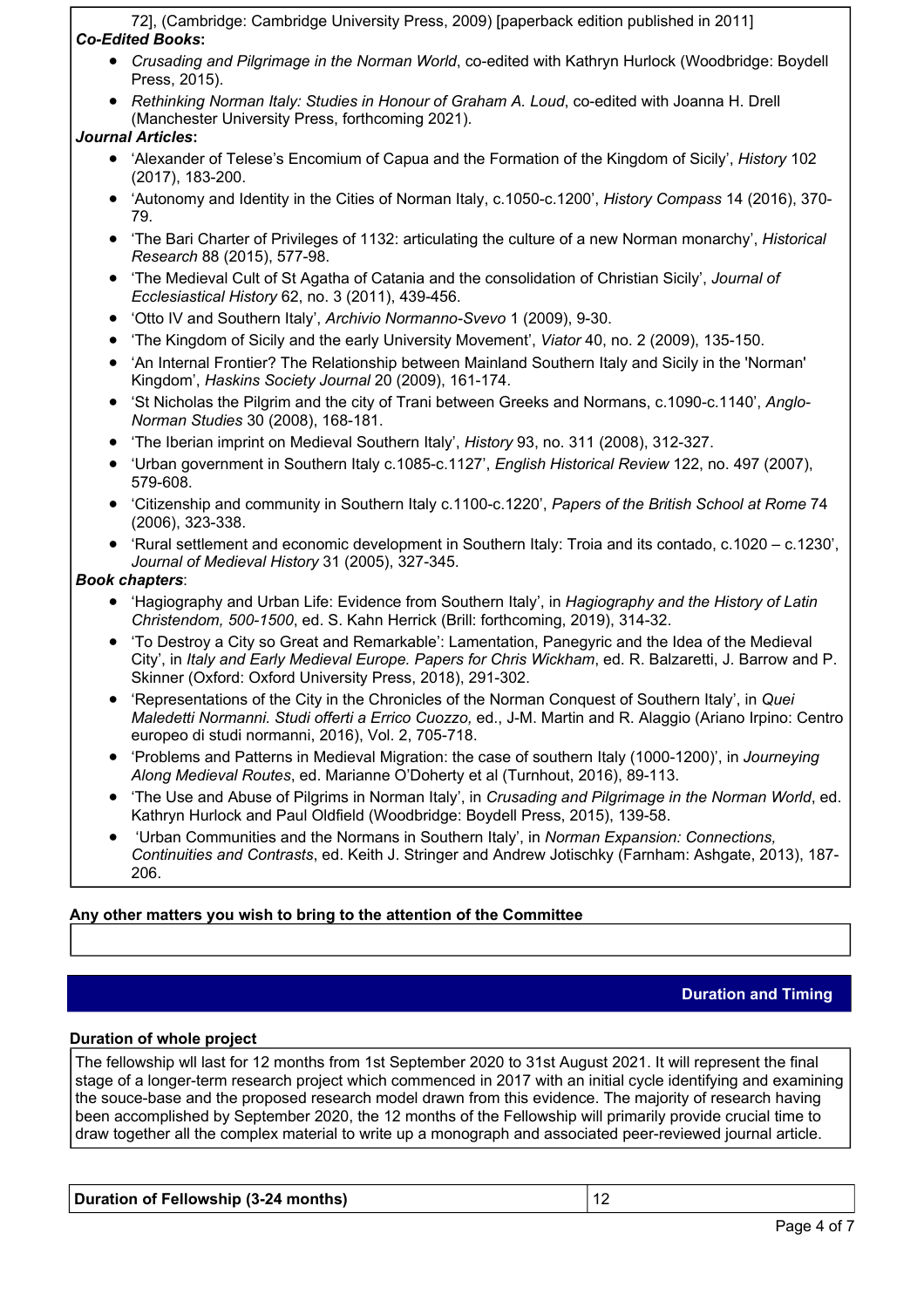| <b>Proposed start date</b>                                          | September 2020 |
|---------------------------------------------------------------------|----------------|
| Percentage of time to be spent on the project during the fellowship | 100            |

# **Details of other research projects and commitments during the Fellowship**

I will have no other research projects which will overlap with the duration of the Fellowship, aside from some potential minor/final editorial work on a co-edited volume (*Rethinking Norman Italy*); a full manuscript will have been submitted to the publishers in January 2020, so it will ony require small editorial input by the time the Fellowship commences. I will also be on the supervision team for four PhD students, two of which are scheduled to complete during the period of the Fellowship.

| Referee 1                      | Professor Chris Wickham                 |
|--------------------------------|-----------------------------------------|
| <b>Department: Institution</b> | All Souls College: University of Oxford |
| <b>Position</b>                | <b>Emeritus Fellow</b>                  |
| Email                          |                                         |

| Referee 2                | Professor Adam Kosto         |
|--------------------------|------------------------------|
| Department : Institution | History: Columbia University |
| <b>Position</b>          | l Professor                  |
| Email                    |                              |

| Referee 3                | Professor Graham Loud        |
|--------------------------|------------------------------|
| Department : Institution | History: University of Leeds |
| <b>Position</b>          | l Professor Emeritus         |
| Email                    |                              |

# **Previous and Current Applications**

# **Previous Leverhulme awards or pending applications to the Trust**

None

# **Other awards received in the last 3 years related to this research**

None

# **Applications you have made or intend to make to other bodies related to this research proposal** None

| Where did you hear<br>about this Leverhulme<br> scheme? | University |
|---------------------------------------------------------|------------|
|---------------------------------------------------------|------------|

**Finance**

# **Replacement costs or loss of earnings**

**Type**  Replacement costs (salary)

**Number of months (3-24)** 12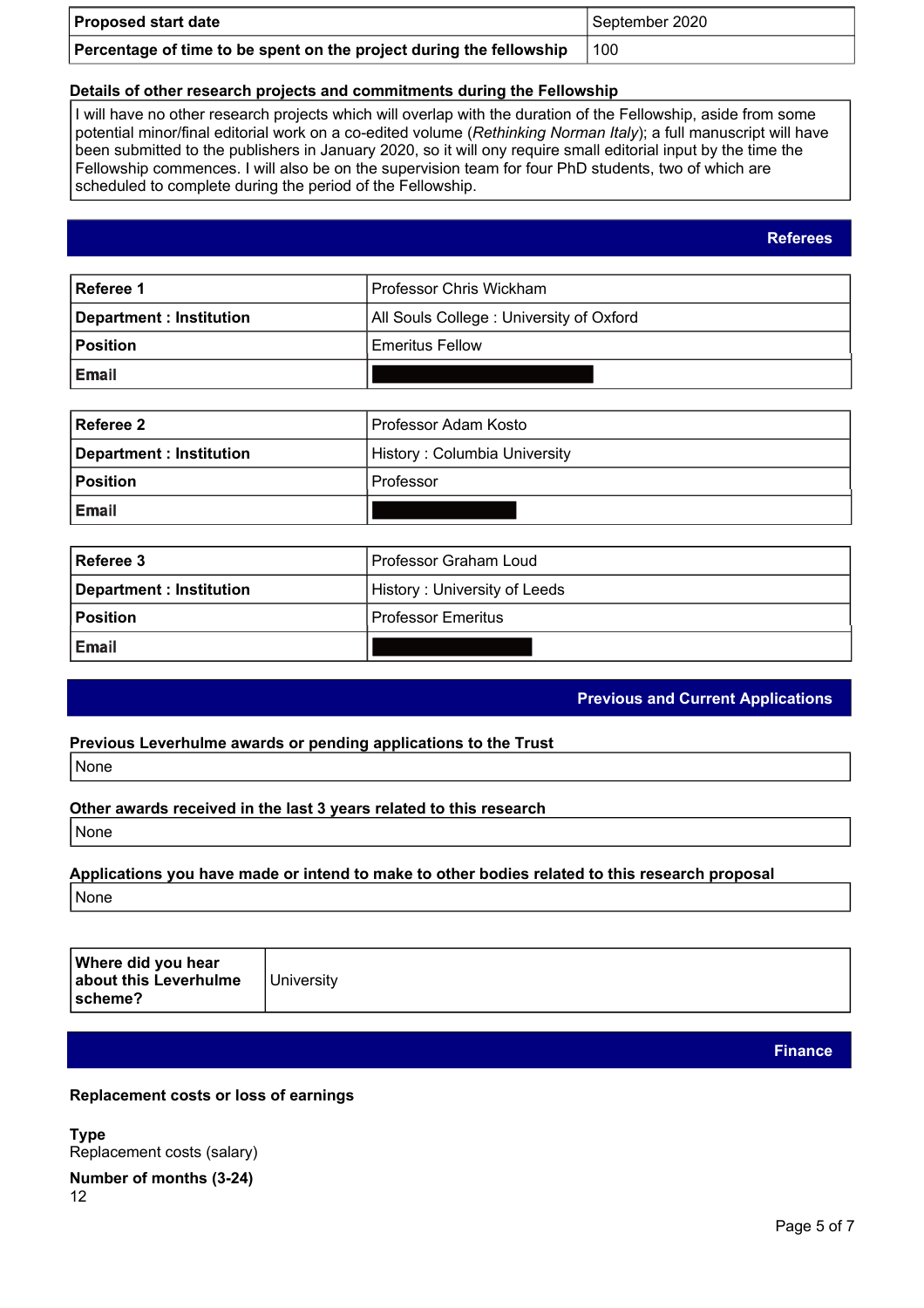#### **Percentage (%)**  100

**Justification if applying for a temporary replacement** N/A

|                     | Year 1 | <b>Total</b> |
|---------------------|--------|--------------|
| <b>Scale Point</b>  |        |              |
| <b>Basic Salary</b> |        |              |
| London allowance    |        |              |
| National Insurance  |        |              |
| Superannuation      |        |              |
| <b>Total</b>        |        |              |

#### **Research Expenses**

No Research Expenses costs have been requested

#### **Budget Summary**

|                                    | Year 1 $(E)$ | Total $(E)$ |
|------------------------------------|--------------|-------------|
| Replacement costs/Loss of earnings |              |             |
| Research Expenses                  |              |             |
| <b>Total</b>                       |              |             |

# **Study Leave Details**

#### **Your institution's policy for paid or unpaid study leave**

1 semester of institutional leave after every 6 semesters

#### **Amount of paid study leave in the last 4 years**

In the 2015-16 academic year I received leave for the first semester as institutional research leave, and the second semester as part of a 6 month British Academy Mid-Career Fellowship (for my Oxford University Press monograph *Urban Panegyric*).

I received institutional research leave in semester 2 of the 2018-19 academic year.

#### **Amount of unpaid study leave in the last 4 years**

None

# **Study leave eligibility in the next 3 years**

I should be eligible to apply for institutional research leave next in the 2022-2023 academic year.

#### **Details of teaching and/or administrative activities to be replaced**

The Fellowship would replace me from a full teaching and administrative load. I teach undergraduate at every level (1, 2, 3) which involves lecturing/tutoring on team-taught courses, running a Level 3 special subject, supervising Level 2 independent projects (approx. 10 students) and Level 3 dissertation projects (approx. 5-7 students on average), and serving as academic advisor to approximately 30 undergraduate students. I also teach some seminars on our MA modules. The Fellowship would also replace me from my current role as History Research Co-ordinator, which is one of the most significant administrative positions within the department.

**Institutional Approver**

I confirm on behalf of the applicant's head of department/school and this institution: